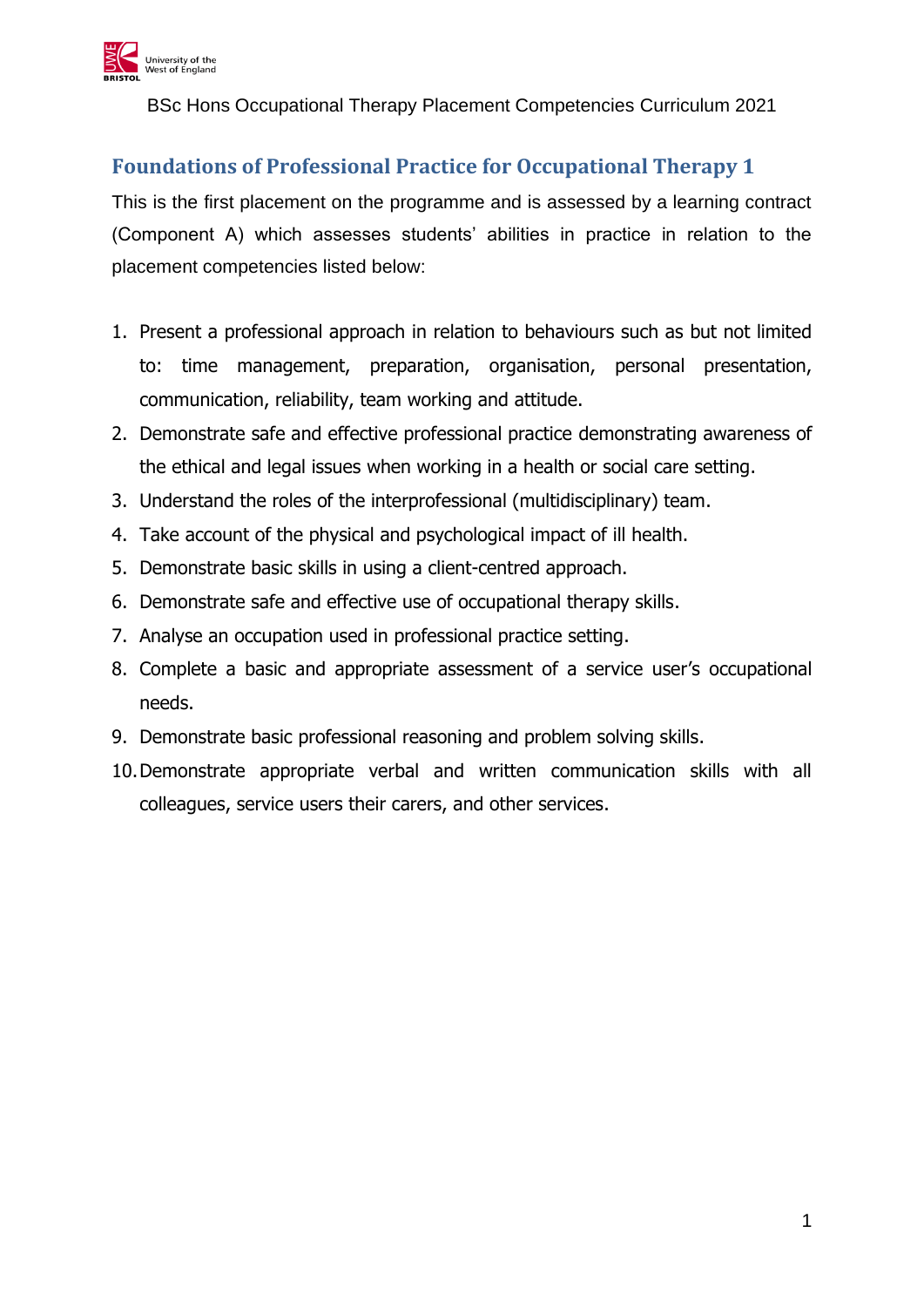

BSc Hons Occupational Therapy Placement Competencies Curriculum 2021

## **Professional Practice for Occupational Therapy 2**

This is the second professional practice module and the assessments for this module are a learning contract (Component A) which assesses students' abilities in practice in relation to the placement competencies listed below:

- 1. Demonstrate safe and effective professional practice, including all forms of professional behaviours when working in a health, social care or role-emerging setting.
- 2. Reflect upon social, organisational and managerial contexts and their impact upon professional practice.
- 3. Discuss the impact of health and social conditions for service users in the given setting.
- 4. Demonstrate a client-centred approach throughout the OT process.
- 5. Evaluate different approaches and interventions used in occupational therapy utilising appropriate evidence.
- 6. Identify assessment tools used and discuss their effectiveness in assessing occupational performance.
- 7. Conduct assessments of service-users and document these in line with the placements system.
- 8. Demonstrate the ability to utilise data from assessment to construct an intervention plan for a service user.
- 9. Utilise appropriate verbal and written communication skills with all colleagues, service users and their carers and other services.
- 10.Reflect upon own professional practice and identify areas for further development.